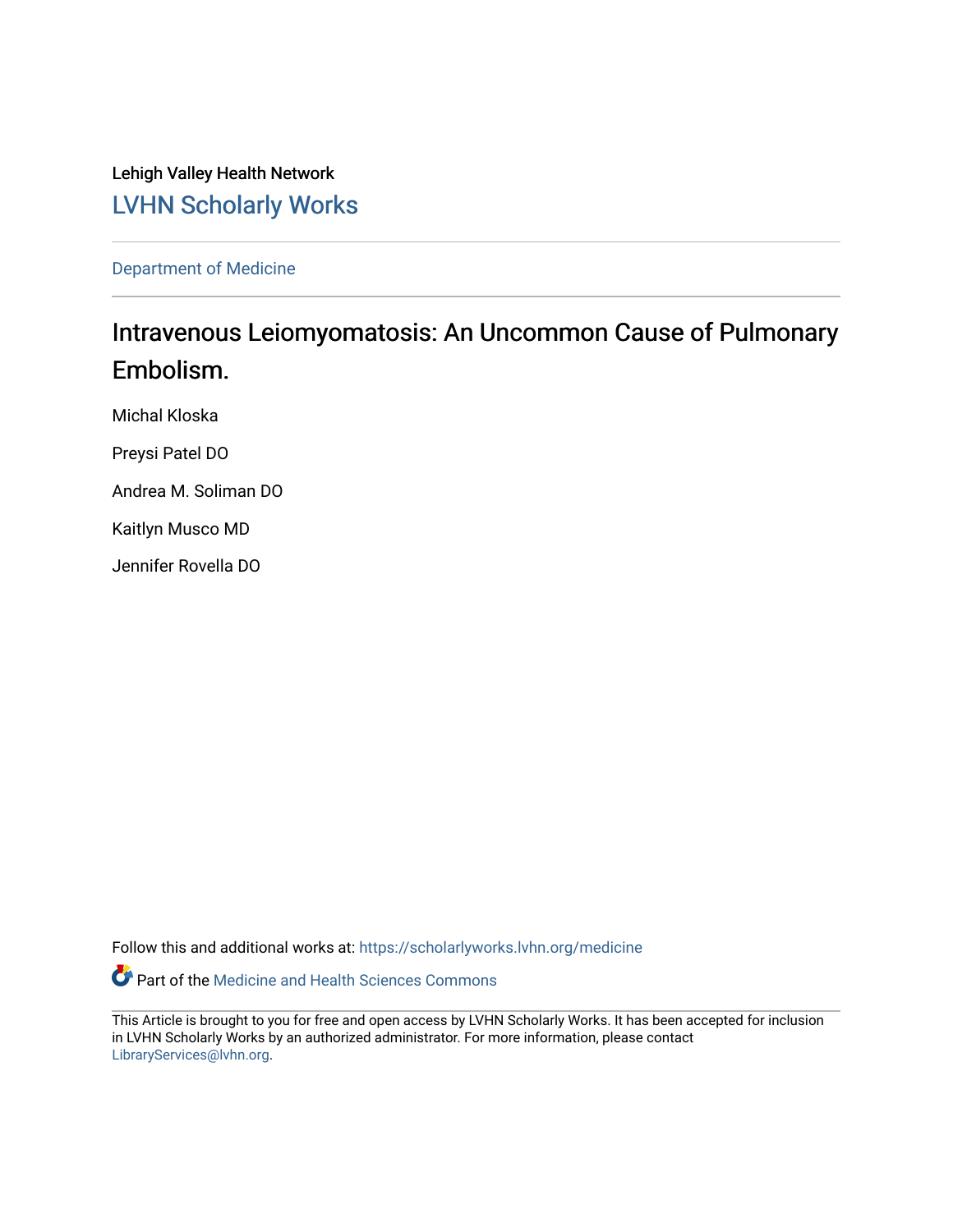# Intravenous Leiomyomatosis: An Uncommon Cause of Pulmonary Embolism

Michal Kloska, Preysi Patel, [...], and Jennifer Rovella

## Abstract

Patient: Female, 39-year-old Final Diagnosis: Intravenous leiomyomatosis Symptoms: Dyspnea • syncope

Medication: —

Clinical Procedure: —

Specialty: Cardiology • Critical Care Medicine • General and Internal Medicine

### Objective:

#### **Rare disease**

#### Background:

Intravenous leiomyomatosis (IVL) is a rare benign smooth muscle tumor originating in the uterus or in the uterine vessels. It is characterized by continuous intraluminal growth that may extend through iliac veins and inferior vena cava (IVC) to right chambers of the heart and pulmonary vasculature, leading to life-threatening complications. This case report describes an uncommon cause of non-thrombotic pulmonary embolism in young woman caused by extensive IVL.

#### Case Report:

A 39-year-old woman was admitted after multiple syncopal episodes. She was initially found to have a bilateral pulmonary embolism and large right atrial mass believed to be a thrombus. After an unsuccessful attempt to remove the thrombus with AngioVac (AngioDynamics, Latham, NY), subsequent sternotomy revealed a large pedunculated mass extending to the infra-hepatic IVC. Further abdominal imaging showed multiple uterine masses, with the largest about 17 cm, infiltrating the parauterine vessels and extending through the right iliac vein and inferior vena cava up to the right atrium. Pathology examination of the atrial mass revealed benign leiomyoma consistent with further pathology findings after hysterectomy. The pulmonary embolism was believed to be caused by tumor tissue, and anticoagulation was abandoned. Pulmonary nodule raised a suspicion of benign pulmonary metastases, but, fortunately, remained stable during follow-up and the patient had a successful recovery.

#### Conclusions:

Available information about IVL is scarce. This tumor, although benign and rare, should be included in the differential diagnosis of cardiac tumors and non-thrombotic pulmonary emboli in women with predisposing risk factors, as potential complications are life-threatening.

**Keywords:** Heart Neoplasms, Leiomyomatosis, Pulmonary Embolism

# **Background**

Intravenous leiomyomatosis (IVL) is a rare benign tumor characterized by continuous intraluminal growth, found predominantly in premenopausal women. The initial presentation is often insidious and depends on the tumor size and vascular involvement, as it may extend from pelvic veins, through iliac veins and inferior vena cava (IVC) into right chambers of the heart, in rare cases affecting pulmonary vasculature by continuous growth or by formation of non-thrombotic pulmonary emboli (NTPE) [\[1,](#page-4-0)[2](#page-4-1)]. This may have significant clinical implications, as pulmonary embolism is one of the most common causes of cardiovascular death; however, it is predominantly caused by venous thrombi [1-[3\]](#page-4-2). NTPE emboli are rare and usually overlooked during initial evaluation impeding treatment. Therefore, we present a case of a non-thrombotic pulmonary embolism triggered by extensive intracardiac IVL.

## Case Report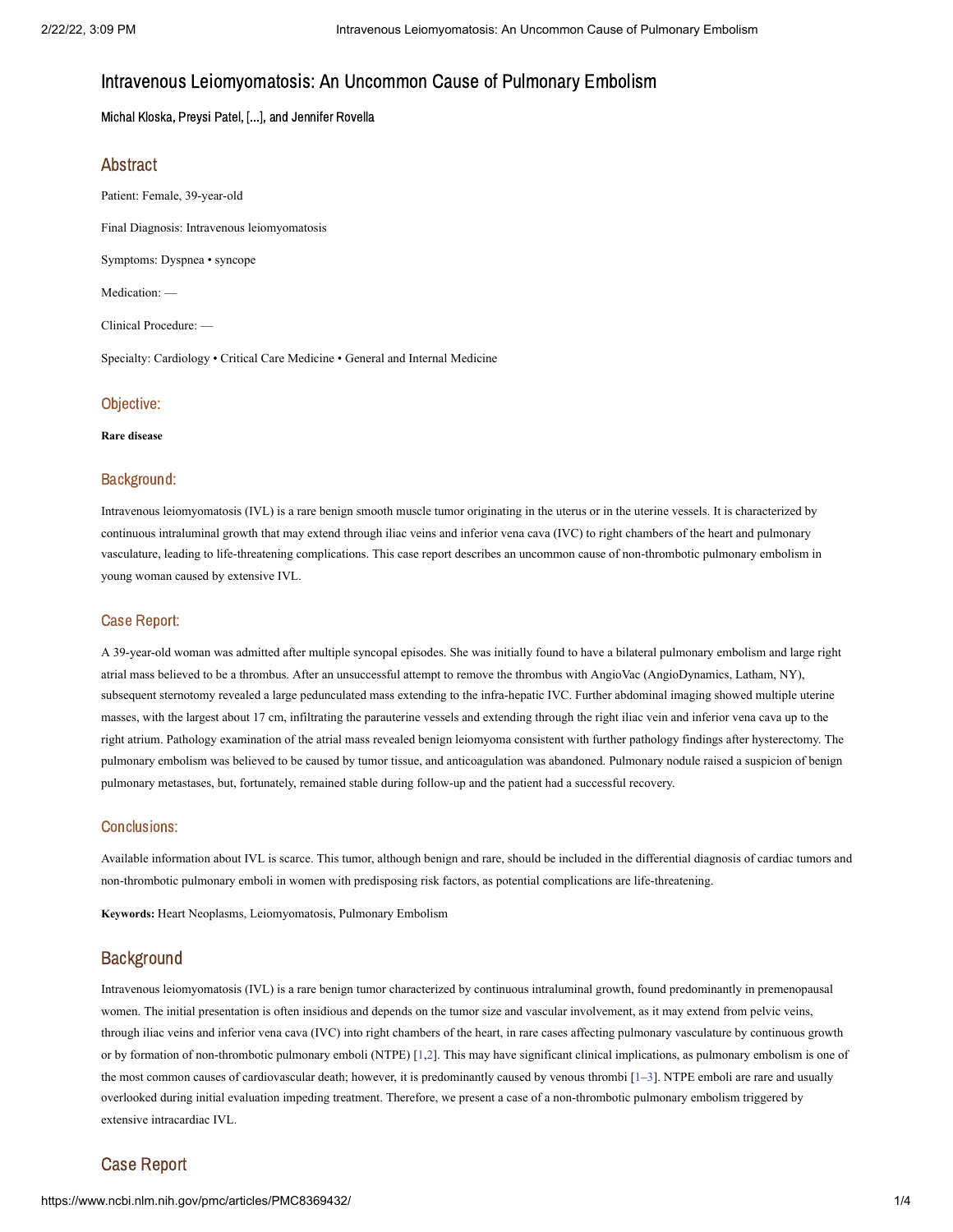#### 2/22/22, 3:09 PM Intravenous Leiomyomatosis: An Uncommon Cause of Pulmonary Embolism

A 39-year-old obese (BMI 40 mg/m<sup>2</sup>) woman with no significant past medical history presented to the Emergency Department with dyspnea. The patient had recently traveled to Israel, where she experienced several witnessed pre-syncopal and syncopal episodes while hiking, along with intermittent shortness of breath on exertion and progressive mild bilateral lower extremity edema. The patient emphasized that she was not taking any medications prior to admission, including over-the-counter medications and oral contraceptives. She had never smoked and had no family history of thromboembolic events or cancer. On admission, the patient was afebrile, hypertensive, and tachycardic, with oxygen saturation of 100% on room air. The physical examination was otherwise unremarkable. Initial hemogram, blood chemistry, and troponin levels were normal. A CT angiogram of the chest revealed left lower lobe subsegmental pulmonary embolism (PE), a 5-mm pulmonary nodule, and hypoattenuating area in the right atrium measuring 4.2 cm, with relative enlargement of the visible portion of the IVC, suggesting the a possible underlying IVC thrombus. Ultrasound Doppler imaging of the lower extremities did not reveal any sings of lower extremity deep venous thrombosis. A subsequent 2D echocardiogram showed a 2.4×2.0-cm right atrium thrombus intermittently prolapsing into the right ventricle. Intravenous heparin treatment was initiated followed by confirmatory transesophageal echo, revealing a larger, 6×-cm mobile prolapsing mass, and cardiac MRI showed a large filling defect consistent with thrombus or possible mass extending from the IVC to the right atrium. Multidisciplinary discussion took place and a decision was made to attempt urgent surgical removal due to the size of the mass. The patient underwent an unsuccessful attempt to remove the thrombus with AngioVac (AngioDynamics, Latham, NY), and the procedure was transitioned to open sternotomy. A large pedunculated mass extending to at least the level of the infra-hepatic IVC was found and transected as distal as possible (**[Figure](https://www.ncbi.nlm.nih.gov/pmc/articles/PMC8369432/figure/f1-amjcaserep-22-e931386/?report=objectonly) 1**). Postoperative imaging with CT scan of the abdomen and pelvis showed an enlarged uterus with multiple masses, the largest measuring  $17\times11\times11$  cm and a filling defect extending into the right iliac vein, common iliac vein, and IVC, which is shown below, presenting as enhancing tumor thrombus. Subsequent MRI with angiogram of the abdomen and pelvis showed heterogenous signal in the parauterine vessels extending into the internal iliac vein (**[Figure](https://www.ncbi.nlm.nih.gov/pmc/articles/PMC8369432/figure/f2-amjcaserep-22-e931386/?report=objectonly) 2**). Pathology of the RA mass revealed benign leiomyoma (**[Figure](https://www.ncbi.nlm.nih.gov/pmc/articles/PMC8369432/figure/f3-amjcaserep-22-e931386/?report=objectonly) 3**) and the patient underwent uterine artery embolization. This also raised further questions about the role of anticoagulation in the presumptive PE, as high probability existed that the embolism was caused by the tumor itself. After multidisciplinary discussion, it was decided that the fibroid tissue was the most likely etiology of the PE and the plan for long-term anticoagulation was abandoned.



[Figure](https://www.ncbi.nlm.nih.gov/pmc/articles/PMC8369432/figure/f1-amjcaserep-22-e931386/?report=objectonly) 1. Right atrial mass.



[Figure](https://www.ncbi.nlm.nih.gov/pmc/articles/PMC8369432/figure/f2-amjcaserep-22-e931386/?report=objectonly) 2.

Contrast-enhanced MRI of the abdomen after cardiac mass resection, revealing filling defect in mid- to inferior vena cava, extending up to the level of the liver (arrows).



[Figure](https://www.ncbi.nlm.nih.gov/pmc/articles/PMC8369432/figure/f3-amjcaserep-22-e931386/?report=objectonly) 3.

Pathology of right atrial mass, revealing benign leiomyoma.

Unfortunately, her treatment course was complicated by acute appendicitis 2 months after the initial presentation, delaying the planned total abdominal hysterectomy (TAH) with bilateral salpingo oophorectomy (BSO). After a successful appendectomy, a multidisciplinary team performed IVC exposure and cavotomy with tumor extraction followed by TAH with BSO. The postoperative period was uncomplicated, and the patient had a successful recovery.

## **Discussion**

IVL is an extremely rare tumor that affects predominantly women of reproductive age, as it expresses both estrogen and progesterone hormone receptors. The etiology is unknown; however, the hypothesis is that it originates from the smooth muscles of the uterine vessels or by intraluminal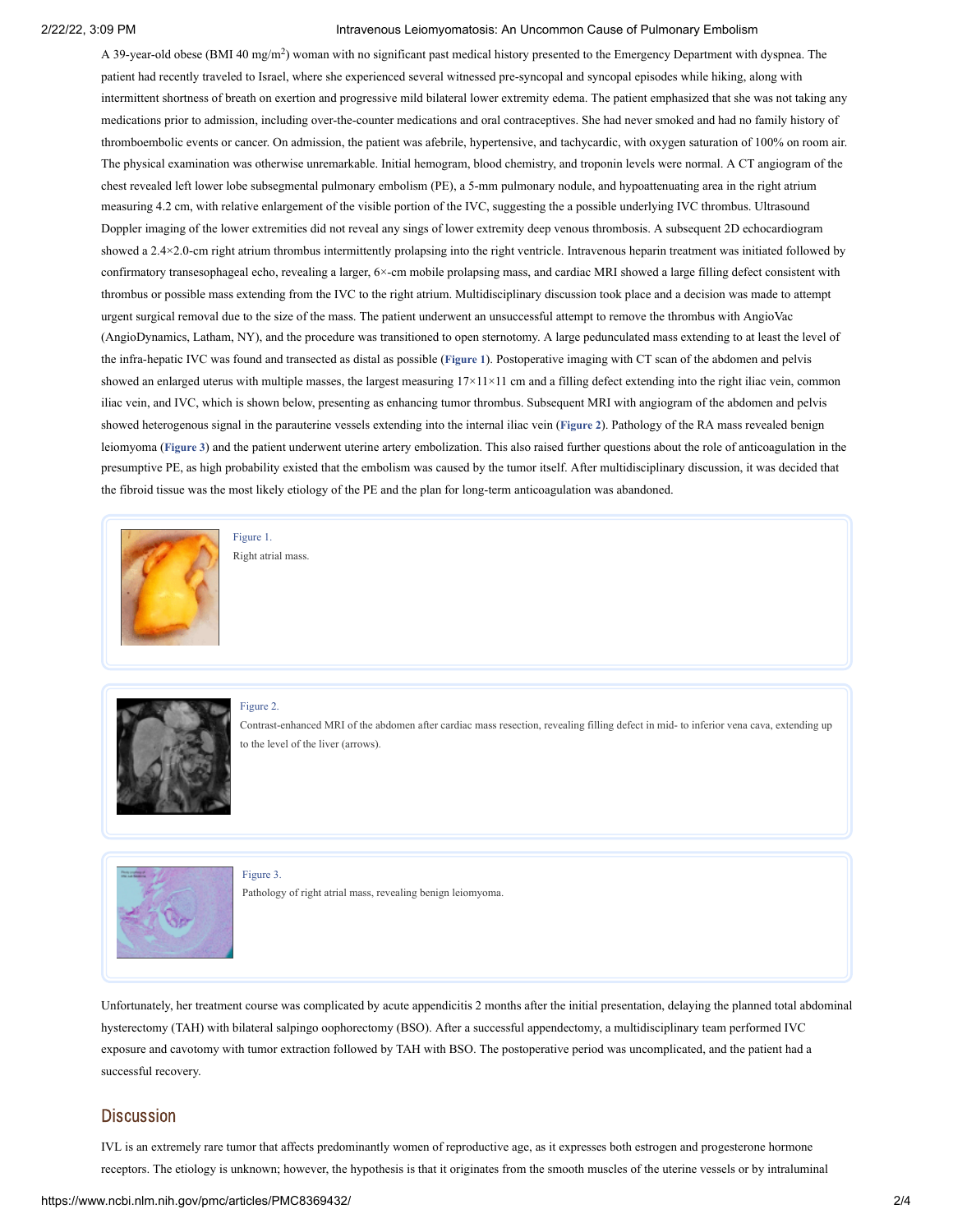#### 2/22/22, 3:09 PM Intravenous Leiomyomatosis: An Uncommon Cause of Pulmonary Embolism

invasion of the uterine fibroids [\[4](#page-4-3)]. Initial presentation is often vague, with a variety of clinical symptoms dependent on the origin, size, and growth of the tumor. Patients can experience abdominal pain, fullness, or menorrhagia when large leiomyomas are present. Interestingly, more that 50% of IVL is found in women that had prior hysterectomy due to uterine leiomyoma. Moreover, many of these tumors present years after a hysterectomy was performed. However, it is unclear if in these cases IVL is related to subsequent invasion of the vessels, or if the presence of IVL at the time of hysterectomy was unknown [[2\]](#page-4-1). Most dangerous complications occur when tumor growth involves renal vessels, the heart, or even pulmonary circulation, leading to dyspnea, syncope, or even sudden cardiac death.

Pulmonary circulation can be affected by continuous intraluminal growth, non-thrombotic pulmonary embolism (NTPE), or even benign metastatic lesions [[5\]](#page-4-4). NTPE pose a significant diagnostic challenge and are often overlooked. They are formed by a variety of cell types, including adipocytes, amniotic, trophoblastic, and neoplastic cells, as well as foreign or infectious material [\[6\]](#page-4-5). IVL as a cause of NTPE is exceptionally rare, the diagnosis difficult, and based on comprehensive clinical history and imaging including CT scan with contrast, ECHO and often MRI [[7\]](#page-4-6). Unfortunately, due to the diagnostic challenges, the final diagnosis is often made at the time of surgery or when repeated imaging reveals persistent pulmonary embolism not responsive to anticoagulation therapy [[5](#page-4-4),[7](#page-4-6)]. Our patient presented with symptoms and findings suggestive of PE with a large right atrial mass. The etiology of PE was unclear at the onset. Large thrombus or right atrial myxoma were considered the most likely initial diagnosis as they are the most common etiologies of atrial tumors [\[8](#page-4-7)]. The patient had no abdominal or genitourinary complaints; therefore, abdominal imaging was not performed on admission. The large size of the cardiac mass with suspicion of thrombotic etiology was highly concerning, as mortality reaches 27.1% when right heart thromboembolism is present [[9\]](#page-4-8). This prompted the decision of surgical removal to prevent life-threatening complications and the diagnosis was made after pathology examination of the resected pedunculated mass. In this case, the two-stage surgery was dictated by the potential life-threatening large cardiac mass of uncertain etiology. Nonetheless, the current approach to treat IVL with cardiovascular involvement is by one- or two-stage procedure, with the latter chosen by some physicians as being less invasive [[10\]](#page-4-9). The importance of radical resection should be further emphasized, as reoccurrences of IVL are not unusual [[11](#page-4-10)].

Furthermore, IVL is known to cause benign metastases in the lungs, liver, skin, lymph nodes, esophagus, bladder, or even spine, with the lung being the most common metastatic location [\[12](#page-4-11)[,13](#page-4-12)]. Although most cases of benign pulmonary metastases described in the literature presented as multiple pulmonary nodules, this etiology could not be excluded in our patient with a small 6-mm pulmonary nodule. Therefore, close follow-up of the chest CT scan was planned and repeat imaging after 3 and 12 months was performed and revealed stable size of the nodule. There are no guidelines for the treatment of benign IVL pulmonary metastases, and some case reports even suggest the benefit of gonadotropin-releasing hormone treatment to prevent pulmonary metastases growth [\[14](#page-4-13)].

### **Conclusions**

Information on IVL with cardiovascular involvement is scarce, which poses a significant diagnostic challenge. It is important to include it in a differential diagnosis in women with NTPE with existing risk factors for leiomyomatosis. Currently, there are no guidelines for treatment of IVL, but our experience, supported by the available literature, suggests that radical resection should be attempted in every such patient.

#### **Footnotes**

#### Conflict of Interest

None.

# Article information

Am J Case Rep. 2021; 22: e931386-1–e931386-4. Published online 2021 Aug 12. doi: [10.12659/AJCR.931386](https://dx.doi.org/10.12659%2FAJCR.931386)

PMCID: PMC8369432 PMID: [34381010](https://www.ncbi.nlm.nih.gov/pubmed/34381010)

Michal [Kloska](https://www.ncbi.nlm.nih.gov/pubmed/?term=Kloska%20M%5BAuthor%5D&cauthor=true&cauthor_uid=34381010), <sup>A, B, C, D, E, F, 1</sup> [Preysi](https://www.ncbi.nlm.nih.gov/pubmed/?term=Patel%20P%5BAuthor%5D&cauthor=true&cauthor_uid=34381010) Patel, <sup>A, B, C, D, E, F, 1</sup> Andrea [Soliman](https://www.ncbi.nlm.nih.gov/pubmed/?term=Soliman%20A%5BAuthor%5D&cauthor=true&cauthor_uid=34381010), <sup>A, B, C, D, E, 1 [Kaitlyn](https://www.ncbi.nlm.nih.gov/pubmed/?term=Musco%20K%5BAuthor%5D&cauthor=true&cauthor_uid=34381010) Musco, <sup>D, E, 2</sup> and [Jennifer](https://www.ncbi.nlm.nih.gov/pubmed/?term=Rovella%20J%5BAuthor%5D&cauthor=true&cauthor_uid=34381010) Royella <sup>A, B, C, D, E, F, 2</sup></sup>

 $^{\rm 1}$ Department of Medicine, Lehigh Valley Health Network, Allentown, PA, USA  $^2$ Department of Pulmonary and Critical Care Medicine, Lehigh Valley Health Network, Allentown, PA, USA Corresponding Author: Michal Kloska, e-mail: [michalkloska@gmail.com](mailto:dev@null) Authors' Contribution: <sup>A</sup>Study Design